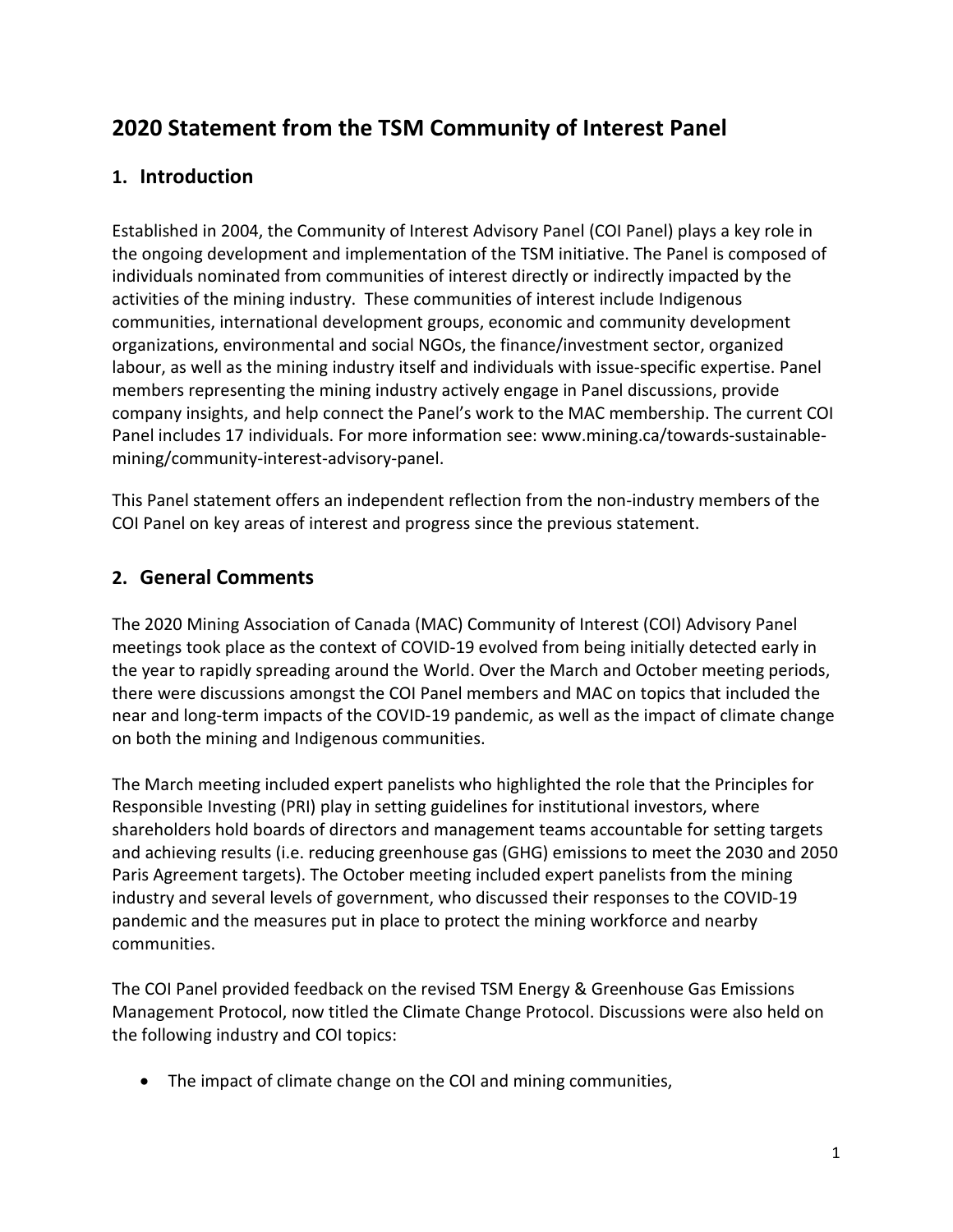- The alternative energy initiatives being undertaken by mining companies and Indigenous communities seeking to reduce levels of GHG emissions,
- The continuous inclusion of Indigenous reconciliation in COI dialogue, following the updated 2019 TSM Indigenous and Community Relationships Protocol; and,
- The impact the COVID-19 pandemic is having on isolated mining operations, nearby communities and mobile workforces.

The subject material reviewed in 2020 led to an overall view by the COI Panel members that the mining industry should continue to build toward a **Better and Sustainable Future**. It could do so by incorporating GHG-reducing technologies in existing and new mines, building on the lessons learned from the COVID-19 pandemic, pursuing sustainability goals, and continuing to demonstrate global mining leadership (Figure 1).



Figure 1: Better and Sustainable Future

The COI Panel has distilled the 2020 MAC materials, expert panel presentations and COI discussions into three key themes discussed below: **1) Overcoming the Impact of Climate Change; 2) Rebounding from the COVID-19 Pandemic; and 3) Building a Better and Sustainable Future**.

## **3. Key Themes of 2020**

#### **Theme 1: Overcoming the Impact of Climate Change**

Climate change and global warming are expected to have a significant impact on Northern Canadian Indigenous communities and mining operations, where ice road access may be shortened as temperatures rise, impacting community access, supply chains and traditional ways of life. The COI discussion over the past 18 months of the TSM Climate Change Protocol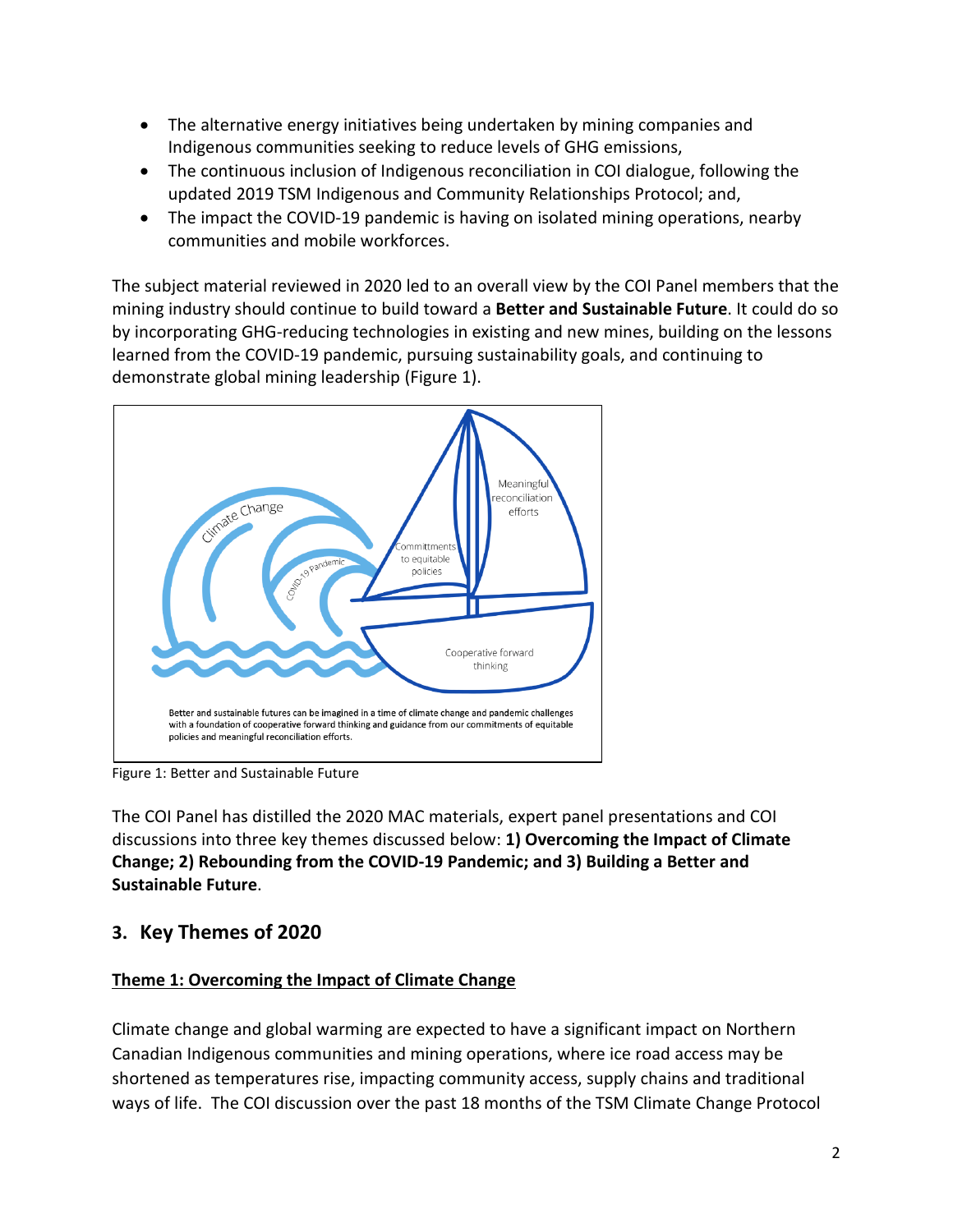has occurred as growing numbers of institutional investors are focused on climate change and how resource companies can reduce their negative environmental impact, as well as address social impacts to local communities due to global warming.

The March expert panel presentations highlighted how institutional investors have been adhering to the globally accepted PRI guidelines. Investors are now reviewing Sustainability and Environment, Social and Governance (ESG) reports that outline GHG and carbon reduction targets and measurable actions taken to reduce the GHG footprints to meet the 2030 and 2050 Paris Agreement targets. Furthermore, shareholders and non-governmental organizations understand the impact global warming has had on Indigenous communities and traditional ways of life.

Shareholder focus on climate change has resulted in Canadian and global mining company' boards and management teams setting corporate GHG reduction targets. This in turn has resulted in mining companies investing in projects to reduce dependence on coal and diesel power sources through renewable energy, battery power and lower GHG energy alternatives. Canadian mining companies have demonstrated leadership concerning GHG reduction and have set specific 2030 and 2050 GHG targets. Such companies include Teck, RioTinto, BHP, Barrick, Newmont and numerous others. Some of MAC's member companies have improved energy efficiency and reduced emissions at their operations through the existing TSM Energy and GHG Emissions Management Protocol and guidance. Importantly, significant investments have been made to help achieve the GHG reduction goals set by boards and management teams. Some of the investments in alternative energy solutions include:

- Glencore's Nunavik Raglan mine and RioTinto's Northwest Territories Diavik mine implementing wind projects,
- Teck replacing Sparwood, BC coal-fired drying units with natural gas,
- ArcelorMittal launching a pilot project to displace Bunker C heavy fuel oil with natural gas in Sept-Îles,
- Stornoway's off-grid diamond mine deploying natural gas from start-up.
- A consortium of 27 global miners, including RioTinto, BHP, Teck and others, along with equipment suppliers, working to develop battery/alternative energy haul trucks and mining equipment.

Programs to improve mining operation efficiencies and reduce power consumption and GHG emissions include:

- Hudbay Minerals making significant energy, fuel and process efficiency improvements at its Manitoba mines, including adopting ventilation-on-demand and reducing propane consumption for underground heating,
- Newmont operating a fully electric underground Borden Lake mine in Ontario; and,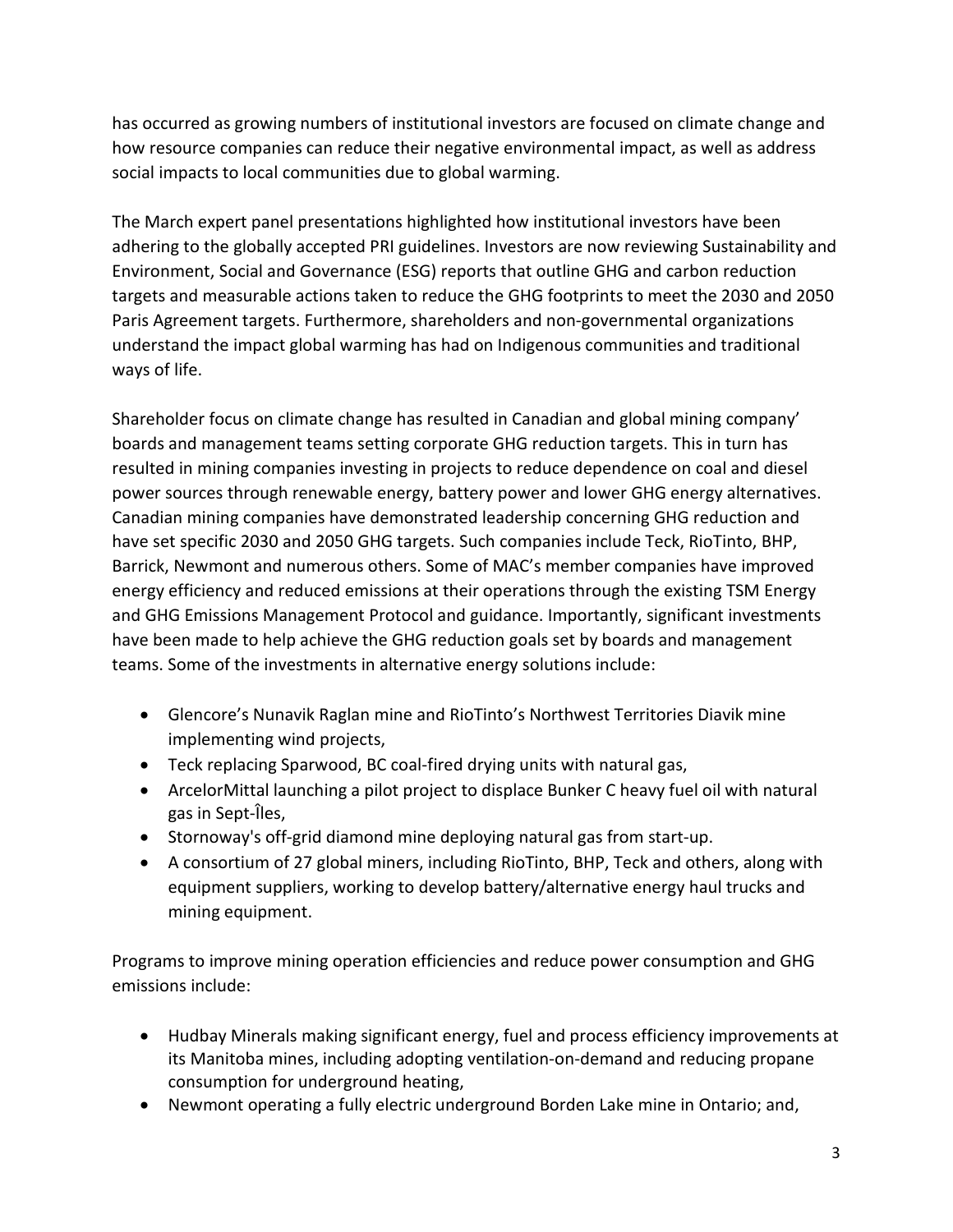• Barrick Gold's Hemlo Mine implementing a ventilation management program that reduces GHG emissions and lowers energy consumption.

Potential actions that the mining industry could take in response to climate change include:

- Encouraging the mining industry's supply chains, as well as financial and other service providers, to commit to reducing their GHG emissions,
- Increasing awareness of the climate-related challenges experienced by communities of interest and how the mining industry is seeking to reduce GHG and slow global warming,
- Recognizing that climate change is beginning to have unexpected impacts on biodiversity and migratory animal/wildfowl behavior that could threaten traditional hunting food security and trapping activities; and,
- Ensuring that Indigenous communities are aware of the GHG reduction programs and incorporated into mine site and regional monitoring programs.
- Seeking alternative energy partnerships, including geothermal and bioenergy sources (i.e. there are examples of the forestry and agricultural industries partnering with Indigenous communities for biofuel energy as Indigenous communities seek to transition from diesel to lower carbon and alternative energy sources).

#### **Theme 2: Rebounding from COVID-19 Pandemic**

The COVID-19 pandemic has highlighted the Canadian mining industry's ability to work with all levels of government, as well as Indigenous and local communities, to ensure both workplace and community safety. Expert panel contributions from the Nunatsiavut Government, Vale and Natural Resources Canada provided insights into various government and industry responses to the pandemic. This discussion led to questions from the COI Panel regarding the use of contact tracing badges, testing at operating sites, and the levels of community consultation during the pandemic.

COI discussions highlighted a number of COVID-19 related issues over the course of 2020, including:

- Supply chain disruptions where Inuit communities in Nunavut and Labrador experienced disruption in air travel that impacted re-supplying efforts and the price of food,
- Physical and mental health issues in isolated communities that have been impacted by travel restrictions,
- Increased uncertainty regarding job loss and/or future opportunities if work from home alternatives are not possible; and,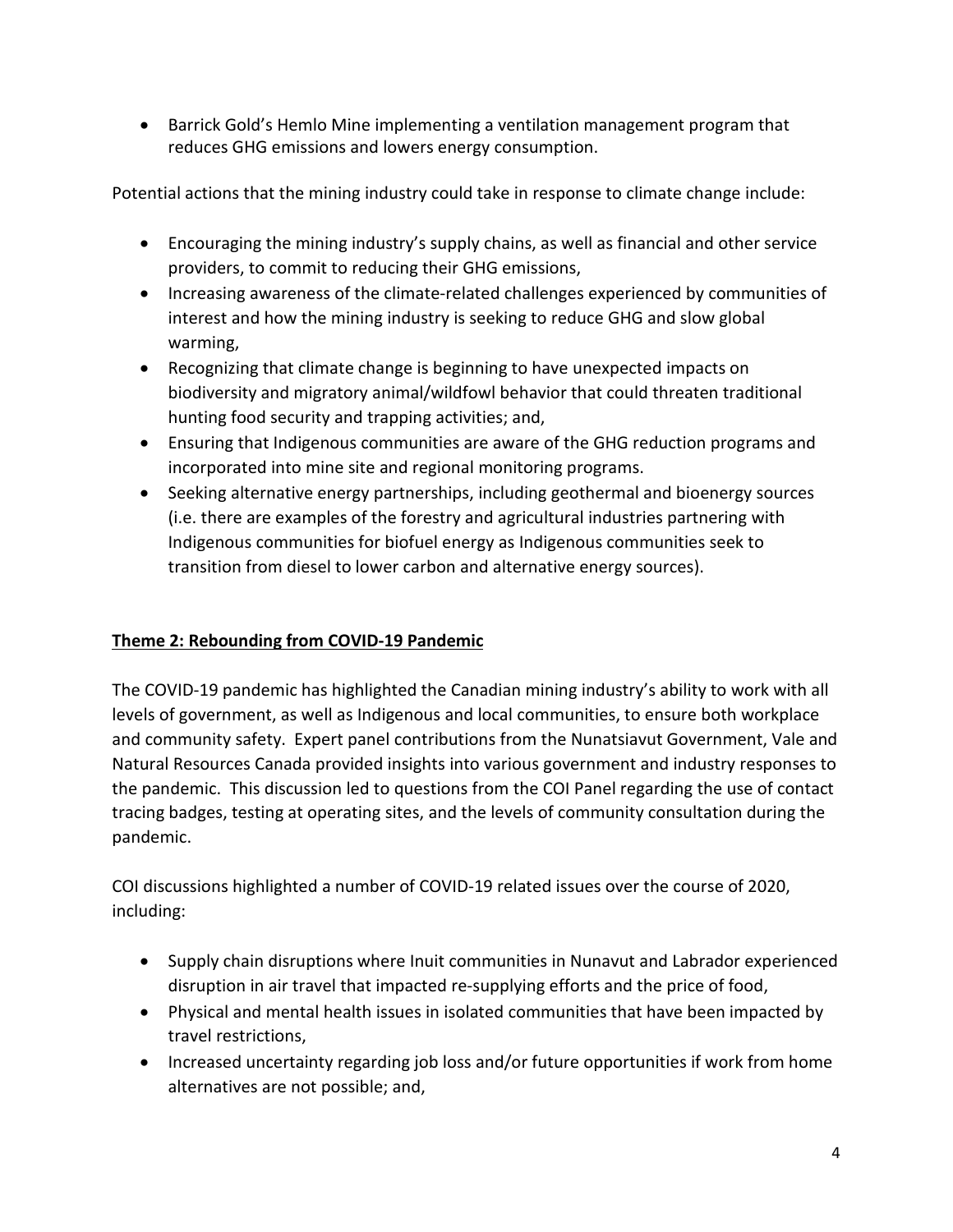• Safety concerns for family and communities given the need to travel to both local and isolated mining operations.

Mining companies have well-established work-related safety procedures at their mining and processing facilities and management frameworks that are designed to deal with unforeseen emergencies. Input from the mining industry and MAC representatives illustrated significant collaboration on best practices has occurred since the start of the COVID-19 pandemic, particularly between larger global enterprises and smaller mining companies, helped by MAC's COVID-19 Working Group. Similarly, there was significant sharing of resources and experience between all the mining companies and the various communities in their operating regions.

While COVID-19 did result in the immediate closure of mining and processing operations, the Canadian mining industry responded by implementing safety protocols that allowed operations to re-open. In addition, Canadian mining companies have donated over \$40 million to COVID-19 local community relief efforts and food banks, local operating sites have provided help for local communities impacted by COVID-19 related supply shortages, and, where necessary, sites have made testing facilities available to employee families, local communities. In one case, Agnico-Eagle made testing available at the Val d'Or airport to all travelers and the local communities.

The impact of COVID-19 will likely linger long after a vaccine has been broadly distributed; however, actions demonstrated by the Canadian mining industry suggest the industry's ability to deal with near-term shocks, such as COVID-19, as well as significant long-term global impacts, such as global warming and the need to reduce GHGs.

Observations made by the COI Panel on recovering from the pandemic include:

- The pandemic has highlighted that mining companies in more isolated regions need to work with government agencies to ensure that adequate health care and supply chain infrastructure are available to nearby communities,
- Engagement with Indigenous and local communities on health and social issues needs to continue after the pandemic,
- The industry should work with health officials to ensure a vaccine is distributed to all local and regional communities in addition to mine-site employees, their affiliated communities and supply chains; and,
- The COI Panel shared concerns around wildlife pandemics and Indigenous community impacts as climate conditions change, particularly as new viruses and insect borne diseases impact animals.

#### **Theme 3: Building Better and Sustainable Futures**